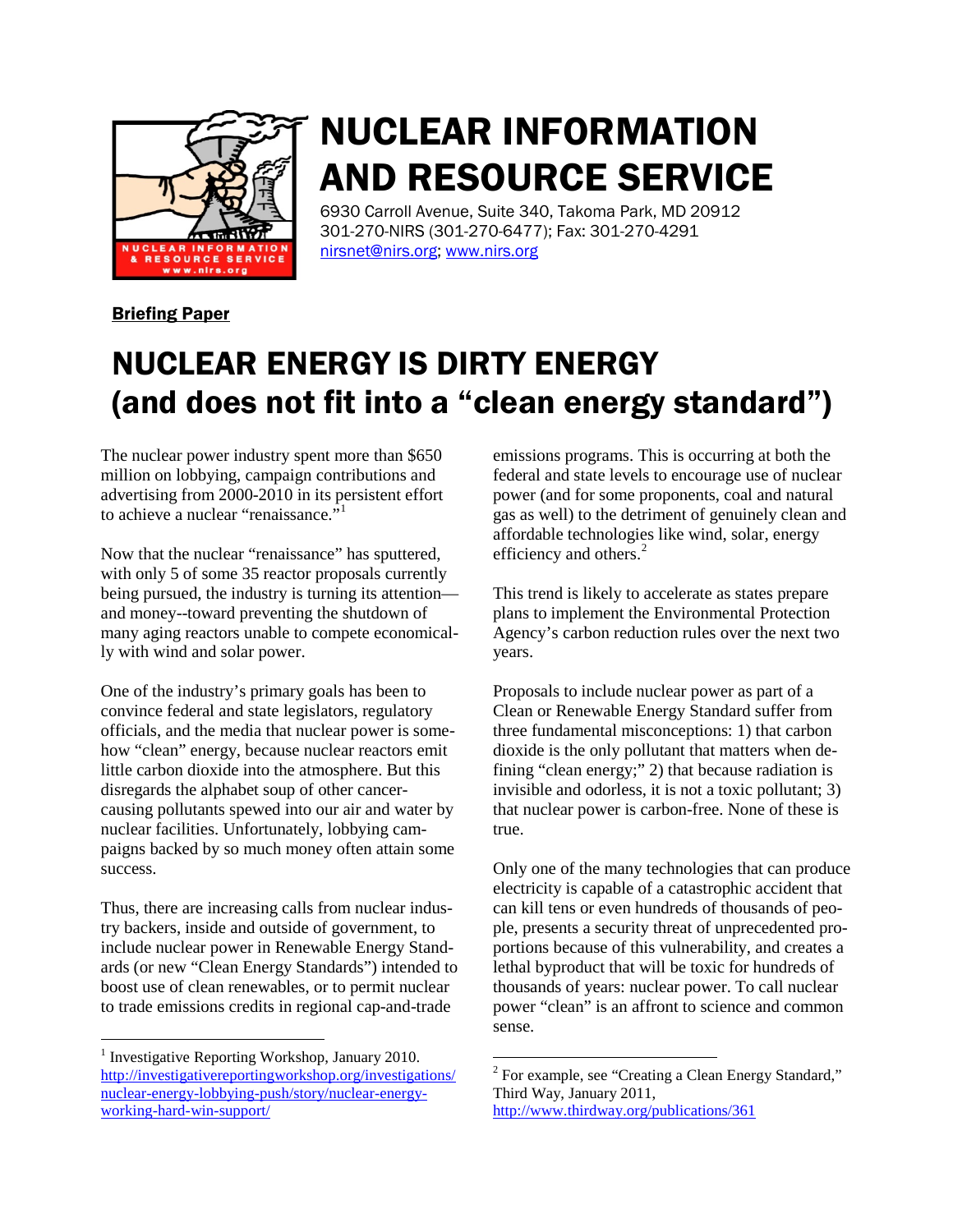## Carbon Dioxide is not the only pollutant on the planet

Carbon dioxide is definitely a pollutant and the leading cause of global climate change. There is no question—except among a few climate deniers who prefer, like the ostrich, to hide their heads in the sand and shun reality—that we must drastically cut our carbon releases to the environment.

**To call nuclear power "clean" is an affront to science and common sense.**

But that is not the same as saying—as does a "Clean Energy Standard" based entirely on carbon releases—that carbon dioxide is the only pollutant that matters to the health and safety of our people and planet.

By basing a "Clean Energy Standard" on a simplistic carbon formula, its backers ignore the past fifty years of accumulated knowledge of the effects of radiation on the public.

Nuclear power facilities release a variety of cancercausing radionuclides, including Tritium, Strontium-90, Cesium-137, Plutonium-239 and dozens more. Nuclear reactors also release other toxins into our air and water. While nuclear power qualifies, barely, as a "low-carbon" technology (although it is not carbon-free, see below), the release to the environment of these pollutants, not to mention the radioactive waste every nuclear facility generates, clearly disqualifies nuclear power as being in any sense "clean."

#### Radiation is a toxic, persistent, and long-lasting pollutant

<span id="page-1-0"></span>Nuclear radiation seems "clean" only because you cannot see, feel, touch or smell it. But that doesn't mean it isn't released by nuclear reactors and other facilities. It is. It doesn't take an accident: nuclear reactors emit radiation into our air and water as part of their routine, daily operations. And that it cannot easily be detected or avoided makes radiation even more dangerous.

<span id="page-1-1"></span>Indeed, if the toxic radiation emitted routinely from every nuclear reactor and other commercial nuclear facilities were the color and texture of oil, or

smelled like natural gas, or was spewed as black smoke, no one would ever again confuse nuclear power with "clean."

A typical nuclear reactor contains a myriad of different types of radionuclides, amounting to some 16 Billion curies of radiation. By comparison, a typical large medical center may hold a total of two curies of radiation and a household smoke detector contains a miniscule fraction of one curie—and even that must be shielded to prevent human exposure.

Since the dawn of the Atomic Age in the 1940s, the U.S. National Academy of Sciences has done periodic reviews of the dangers of radiation to determine acceptable exposure levels for nuclear workers and the general public. Over the years, estimated risks from radiation exposure increased. In their most recent report, released in 2005, the Academy confirmed that there is no safe level of radiation exposure—every exposure to radiation increases the risk of cancer, birth defects, and other disease.<sup>[3](#page-1-0)</sup> While it is impossible to avoid exposure to natural radiation from the sun and earth, it is essential that society not allow unnecessary additional exposures. In practical terms, this means curtailing the use of nuclear power as quickly as feasible—not encouraging new reactor construction or providing subsidies and other incentives to continue operation of uneconomic reactors.

# Tritium releases from nuclear reactors

The federal Nuclear Regulatory Commission has acknowledged that, in recent years, there have been releases of radioactive tritium from existing nuclear reactors, exceeding safe drinking water standards, at 37 sites, or more than half of the nation's nuclear sites.<sup>[4](#page-1-1)</sup> The NRC claims that no drinking water supplies other than some wells have been affected and that since the tritium has been released into groundwater, the problem is not so severe. That is

[cgi/de.cgi?term=BEIR+VII+Phase+II](http://search.nap.edu/nap-cgi/de.cgi?term=BEIR+VII+Phase+II)

[http://www.nrc.gov/reactors/operating/ops](http://www.nrc.gov/reactors/operating/ops-experience/tritium/sites-grndwtr-contam.html)[experience/tritium/sites-grndwtr-contam.html](http://www.nrc.gov/reactors/operating/ops-experience/tritium/sites-grndwtr-contam.html)

<sup>&</sup>lt;sup>3</sup> The National Academies of Science Biological Effects of Ionizing Radiation-VII, "Health Risks from Exposure to Low Levels of Ionizing Radiation, BEIR VII," [http://search.nap.edu/nap-](http://search.nap.edu/nap-cgi/de.cgi?term=BEIR+VII+Phase+II)

<sup>4</sup> "*Leaks and Spills of Tritium at U.S. Commercial Nuclear Power Plants*," U.S. Nuclear Regulatory Commission, Rev 6, September 14, 2010.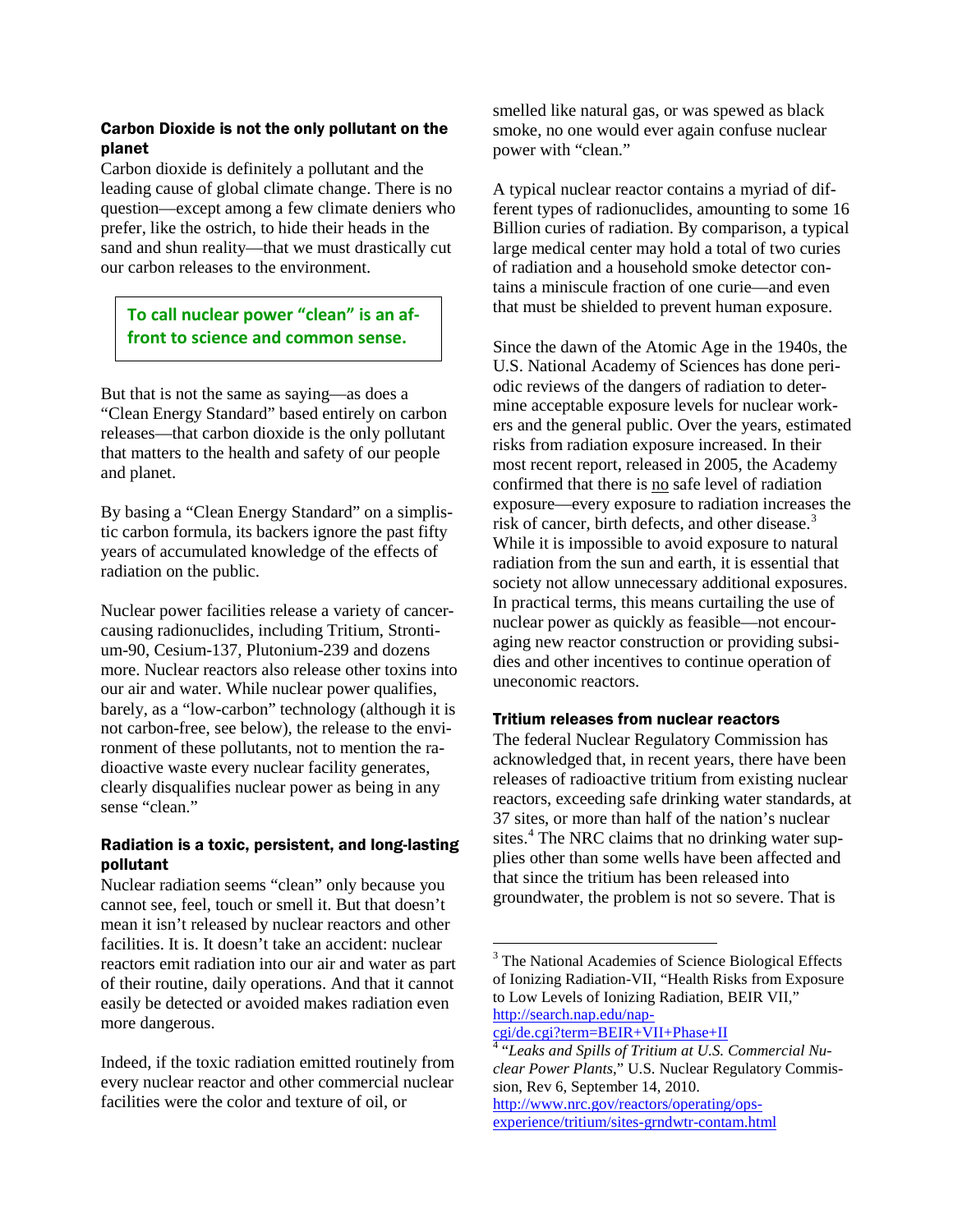small comfort to the millions of Americans who live near these sites.

Normal background levels for radioactive tritium in drinking water are 3 to 24 picocuries per liter. By contrast, the Environmental Protection Agency's "allowable" standard (note that "allowable" does not necessarily equal "safe") for radioactive tritium in drinking water is 20,000 picocuries per liter of water. According to the NRC, since January 2009, that level has been met or exceeded by releases into groundwater (not necessarily drinking water) at 37 reactor sites (out of 65). Radiation levels have ranged from 20,000 picocuries/liter to an astonishing 15,000,000 picocuries/liter (at New Jersey's Salem reactor complex). Radioactive tritium levels above 1,000,000 picocuries/liter were measured at nine nuclear sites covering 18 reactors.<sup>[5](#page-2-0)</sup>

> **Radioactive tritium levels above 1,000,000 picocuries/liter were measured at nine sites covering 18 reactors.**

Like all radionuclides, radioactive tritium causes cancer. With a half-life of more than 12 years, the tritium released by these reactors will remain hazardous in the environment—and likely be added to by new tritium releases—for the next century (hazardous life of a radionuclide is generally considered to be ten to twenty half-lives).

# <span id="page-2-1"></span>Nuclear Accidents and Security

<span id="page-2-2"></span>Nuclear power holds the potential for a catastrophic accident that is unique among all energy sources and particularly consequential compared to renewable energy sources. Solar power installations cannot explode because of too much sun. Failure of a wind turbine simply means a little less electricity is produced—not permanent evacuation of hundreds of square miles.

Major reactor accidents are occurring at a rate of one every eleven years—far more frequently than reactor safety studies projected. And accidents have occurred at all types of reactors: Three Mile Island was a U.S. Pressurized Water Reactor, Chernobyl was a Soviet graphite-moderated design not used in

the West. The multiple meltdowns at Fukushima occurred in U.S.-designed Boiling Water Reactors. The Chernobyl accident has caused anywhere from 4,000 to 1,000,000 deaths, depending on which es-



*Exelon had to buy at least 9 homes, at a cost of \$6.1 million, so some residents could leave after tritium contamination was discovered in offsite drinking wells near its Braidwood reactors.* [6](#page-2-1)

timates one finds most compelling.<sup>[7](#page-2-2)</sup> By any assessment, it was the most devastating industrial accident in history. Economically, the accident caused damages in excess of \$300 Billion—in a region where average wages are a fraction of those in the U.S.- and made significant sections of Ukraine and Belarus uninhabitable while perhaps permanently ending agricultural in the most highly contaminated zones.

<http://www.ap.org/company/awards/part-ii-aging-nukes>  $\frac{7}{7}$  The United Nations' World Health Organization continues to cling to estimates on the low end, about 4,000 fatal cancers caused by Chernobyl. Other studies have calculated much higher fatalities. For example the TORCH study of 2006 estimates 30,000-60,000 deaths [\(http://www.nirs.org/c20/torch.pdf\)](http://www.nirs.org/c20/torch.pdf) and was largely responsible for WHO updating its previous estimate of several dozen deaths. A Greenpeace study in 2006 conducted largely by scientists from the former Soviet Union estimated 90,000-200,000 deaths

[\(http://www.nirs.org/c20/chernobylhealthreportgp.pdf\)](http://www.nirs.org/c20/chernobylhealthreportgp.pdf). More recently, the New York Academy of Sciences published a study by three Russian/Belorussian scientists, including Russia's former Environment Minister, that estimates as many as 1,000,000 deaths from Chernobyl ("Chernobyl: Consequences of the Catastrophe for People and the Environment").

[http://www.nyas.org/publications/annals/Detail.aspx?cid](http://www.nyas.org/publications/annals/Detail.aspx?cid=f3f3bd16-51ba-4d7b-a086-753f44b3bfc1) [=f3f3bd16-51ba-4d7b-a086-753f44b3bfc1](http://www.nyas.org/publications/annals/Detail.aspx?cid=f3f3bd16-51ba-4d7b-a086-753f44b3bfc1)

 <sup>6</sup> Associated Press investigation, *Tritium leaks found at many nuke sites*,

<span id="page-2-0"></span> $<sup>5</sup>$  Ibid.</sup>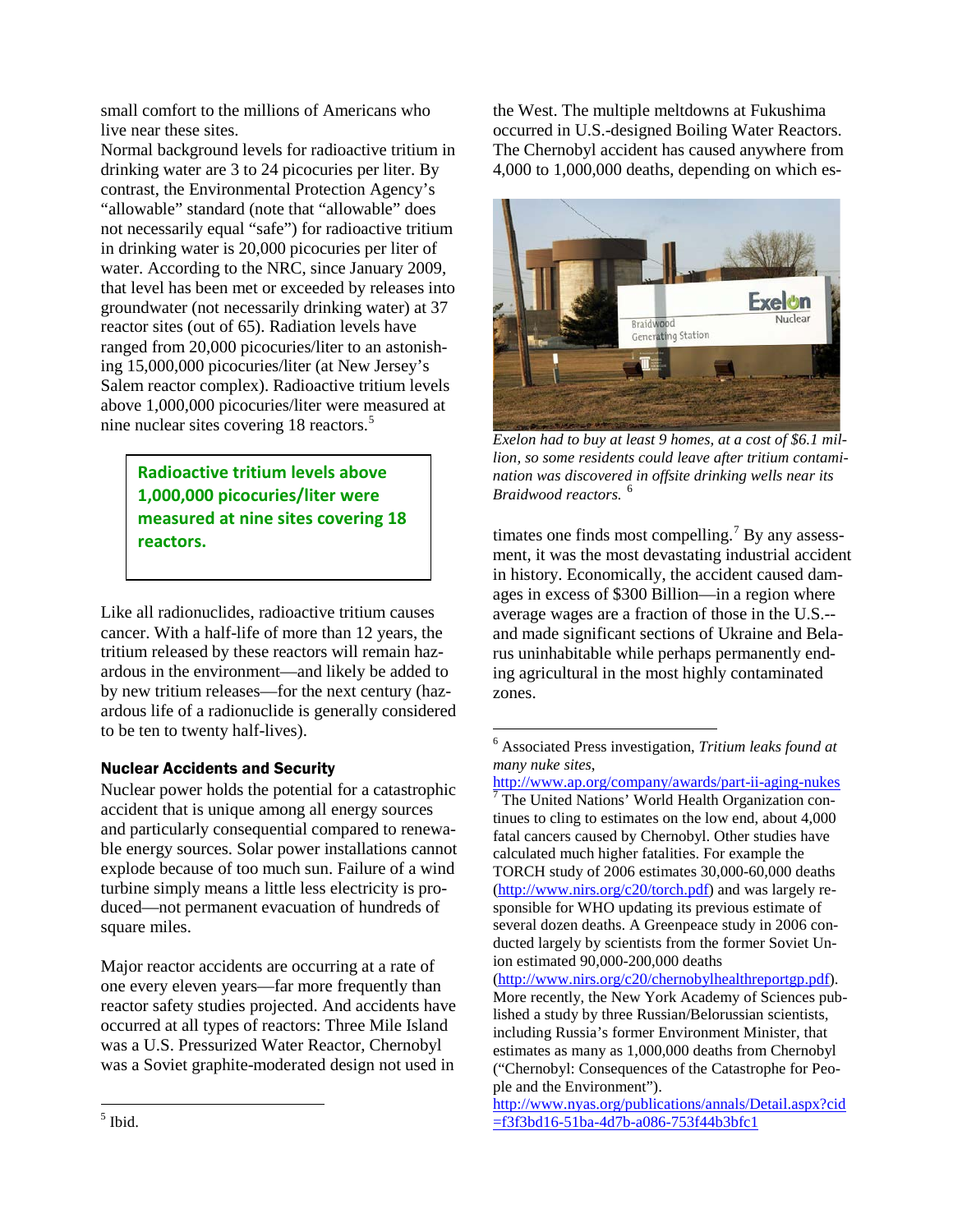Some 150,000 people were evacuated from the area around Fukushima; for most the "evacuation" will be permanent. Homes were lost, careers and businesses ruined and lives destroyed. Official studies predict thousands of cancers from radiation exposure from the Fukushima reactors (where favorable wind currents sent 80% of the airborne radiation over the Pacific Ocean rather than over land and people); critiques of the studies suggest the casualty toll will be higher. $8$ 

While nuclear manufacturers and operating utilities take pains to prevent nuclear accidents, all major accidents so far share one attribute: at their root is some form of component failure (in Fukushima's case largely caused by natural disaster) compounded by human error. And human error is one thing impossible to design around. The odds are that the longer reactors operate and the more reactors there are, the more likely another catastrophic accident will occur.

Moreover, nuclear reactors pose a massive security threat compared to other energy sources. No terrorist or enemy state would attack a windmill or solar facility, why bother? There is no possibility of mass destruction or even a widespread power outage. But a successful attack on nuclear reactors could cause mass destruction and lead to widespread and prolonged power outages, crippling our nation's ability to function.

#### Nuclear power is not carbon-free

A common fallacy advanced by those who would declare nuclear power a "clean" energy source is that the technology is "carbon-free."<sup>[9](#page-3-1)</sup> It is not.

Nuclear reactors themselves are low carbonemitters. But they are carbon-intensive to build, since they require enormous amounts of concrete, steel and carbon-based fuels for transport of materials, workers, etc. And the nuclear fuel chain necessary to support reactor operations, which consists of uranium mining, milling, processing, enrichment and fuel fabrication, then shipment of fuel to reactors, then reactor operation and finally millennia of radioactive waste storage, results in substantial and unavoidable carbon emissions.

More than 100 studies have been done about nuclear power's carbon footprint, and many have come to contradictory conclusions. An analysis of the studies was conducted in 2008 by Virginia Tech and University of Singapore professor Benjamin Sovacool.<sup>[10](#page-3-2)</sup> His conclusion is that nuclear power is responsible for about six times the carbon emissions of wind power, and 2-3 times the carbon emissions of various types of solar power technologies—and the renewables' carbon footprint drops as the technology becomes more efficient. At such a disparity in carbon emissions, nuclear should not qualify as a "clean energy" technology even based only on carbon releases, much less other pollutants.

#### The nuclear fuel chain is necessary for nuclear reactors, and pollutes our environment

Nuclear reactors cannot, of course, operate without uranium fuel. In that respect, nuclear power is much more like fossil fuels, which are extracted from the earth, than like renewable power, which produces energy from natural and omnipresent phenomena like wind and the sun.

Mining uranium, processing it, milling it, enriching it and producing uranium fuel pellets from gaseous enriched uranium is both carbon-intensive and dirty business at every step of the way. Perhaps the dirtiest part of this lengthy process is the mining, which, like coal mining, leaves massive quantities of "tailings" that are often left either as mountainous piles, or as slag in "empoundments" that pose substantial threats to miners, local communities, and to the larger environment.

Because of the widespread contamination and health effects caused by uranium mining on its land in the Southwest, for example, the Navajo Nation has banned any more uranium mining. But 500 to

<span id="page-3-2"></span><span id="page-3-0"></span> <sup>8</sup> See for example, *IPPNW/PSR critique finds UNSCEAR underestimated Fukushima health effects,* GreenWorld, June 10, 2014[. http://safeenergy.org/2014/06/10/unscear](http://safeenergy.org/2014/06/10/unscear-underestimated-Fukushima-effects/)[underestimated-Fukushima-effects/](http://safeenergy.org/2014/06/10/unscear-underestimated-Fukushima-effects/)

<span id="page-3-1"></span><sup>&</sup>lt;sup>9</sup> For example, see Creating a Clean Energy Standard, Third Way, page 6 "Nuclear energy is entirely carbonfree…." Page 6, January 2011

 $10$  "Valuing the greenhouse gas emissions from nuclear power: A critical survey," Benjamin Sovacool, University of Singapore and Virginia Tech University, Energy Policy 36, June 2008.

[http://www.nirs.org/climate/background/sovacool\\_nucle](http://www.nirs.org/climate/background/sovacool_nuclear_ghg.pdf) [ar\\_ghg.pdf](http://www.nirs.org/climate/background/sovacool_nuclear_ghg.pdf)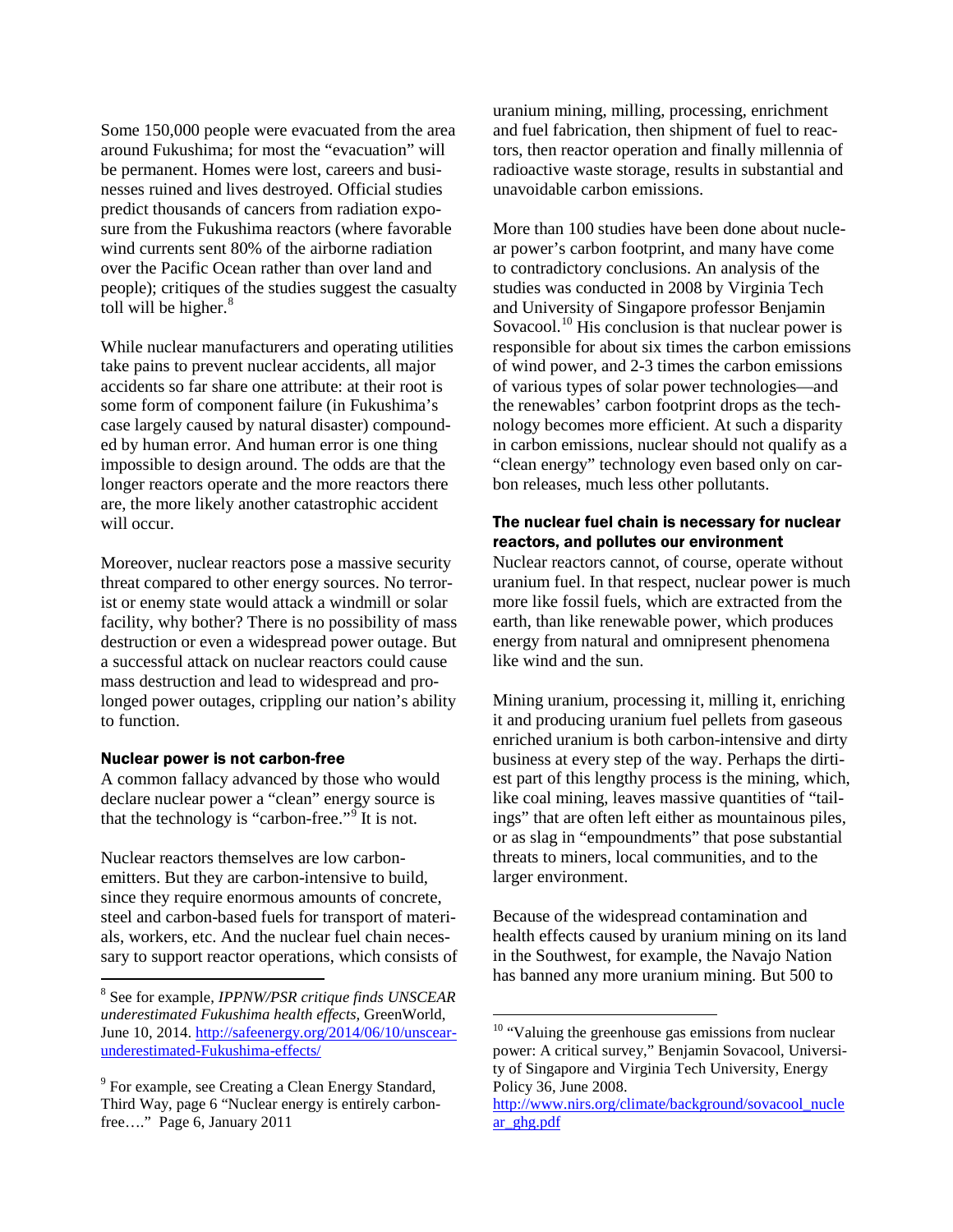1300 abandoned uranium mines from the Cold War era remain on its land awaiting cleanup. At one mine abandoned years ago near Cameron, Arizona, for example, the EPA found in November 2010 that radiation levels were higher than its equipment could measure.<sup>[11](#page-4-0)</sup>



*The Ranger uranium mine in Australia—not exactly "clean"*

Clean-up estimates for the hundreds of abandoned mines run into the many hundreds of millions of dollars.

Enriching uranium 235 from the mined and milled uranium is enormously energy intensive and creates long lasting and deadly solid, liquid and gaseous wastes. Similarly, at the end of the fuel chain, after nuclear reactors split atoms making them millions of times more radioactive, radioactive waste is generated for which there is no known permanent isolation from the environment.

Most uranium used by U.S. reactors is—like oil imported. While renewable energy sources are secure as long as the sun shines and the wind blows, nuclear power, like other technologies requiring extraction of fuel, remains an insecure means of power production, dependent on the whims of other nations.

#### Nuclear Power and Water Pollution

<span id="page-4-1"></span>Nuclear power's pollution of our nation is not limited to releases of radioactive materials. Nuclear reactors are also responsible for significant damage to marine environments and diversion of increasingly scarce water supplies.

Nuclear reactors require vast amounts of water for cooling their red-hot nuclear cores as well as simply to produce electricity. Those with cooling towers take in some 20,000 gallons per minute of water from rivers, lakes, or oceans. Reactors without cooling towers, which use "once-through" cooling systems, take up to 500,000 gallons per minute of water before spewing it back out again. When the water comes out and is discharged back to its source, it is five to ten degrees warmer than it was when it went in. $12$ 

This causes havoc among marine environments. The huge amount of water taken in, and the rate at which it's taken, also results in massive fish kills at reactors that use once-through cooling systems often numbering in the billions of fish and fish eggs per year at a single reactor.<sup>[13](#page-4-2)</sup>



*The "once-through" cooling system at California's Diablo Canyon nuclear complex, as at many other reactors, discharges water (see plume in photo) at a much higher temperature than brought in, killing large amounts of fish and devastating other marine life.*

Further, because the water discharged is so much hotter than the water taken in, it can cause problems

<span id="page-4-2"></span><span id="page-4-0"></span> <sup>11</sup> *Abandoned Uranium Mines: An Overwhelming Problem in the Navajo Nation*, Scientific American, December 30, 2010.

[http://www.scientificamerican.com/article.cfm?id=aband](http://www.scientificamerican.com/article.cfm?id=abandoned-uranium-mines-a&print=true) [oned-uranium-mines-a&print=true](http://www.scientificamerican.com/article.cfm?id=abandoned-uranium-mines-a&print=true) 

 $12$  A more complete discussion of water use by nuclear reactors is found in "*Got Water*," a December 2007 issue brief from Union of Concerned Scientists.

[http://www.nirs.org/reactorwatch/water/20071204ucsbrie](http://www.nirs.org/reactorwatch/water/20071204ucsbriefgotwater.pdf) [fgotwater.pdf 13](http://www.nirs.org/reactorwatch/water/20071204ucsbriefgotwater.pdf) See, for example, "*Licensed to Kill*," published in 2001

by NIRS, SECC and the Humane Society of the United States, which documents the environmental devastation caused by once-through cooling systems.

[http://www.nirs.org/reactorwatch/licensedtokill/licensed](http://www.nirs.org/reactorwatch/licensedtokill/licensed2kill.htm) [2kill.htm](http://www.nirs.org/reactorwatch/licensedtokill/licensed2kill.htm)